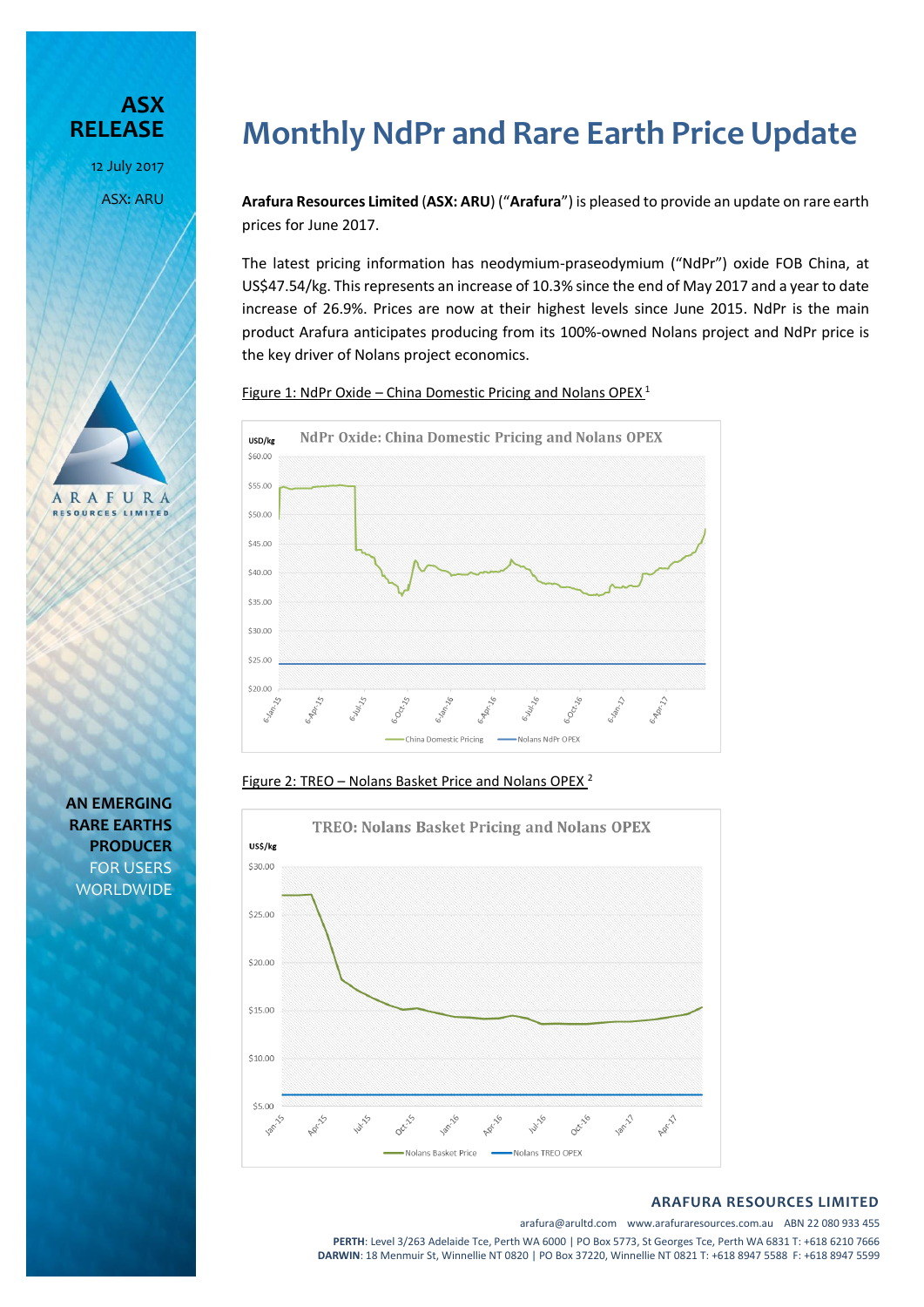ARAFURA **RESOURCES LIMITED** 

Based on latest NdPr prices, the implied basket price for the Nolans NdPr project is US\$15.32/kg versus the estimated OPEX (net of all by-product credits) of US\$6.23/kg.

## About NdPr

NdPr is in short supply globally and isthe critical raw material in the manufacture of ultra-strong, high-performance permanent magnets, which are used extensively in the automotive industry for electric components such as seats, mirrors, wipers, steering and braking.

Importantly, the compound has also emerged as a key enabler of hybrid and electric vehicles as high-performance magnets play a key role in electric traction motors. While traditional petrol or diesel combustion engine motor vehicles each use approximately 0.7 kg of NdPr oxide, electric or hybrid vehicles require an additional 1 kg.

The increasing shift towards hybrid and electric drivetrain technologies among the world's leading automotive manufacturers is expected to continue to positively influence market fundamentals for NdPr.

### About Arafura's Nolans NdPr Project

Arafura's Nolans NdPr project, located 135 kilometres north-north-west of Alice Springs in Australia's Northern Territory, is supported by Mineral Resources of 56 million tonnes grading 2.6% total rare earth oxide ("TREO") that contain approximately 382,000 tonnes of NdPr oxide. The project is forecast to produce 14,000 tonnes of TREO per annum, including 3,600 tonnes of NdPr oxide per annum, over a 20+ year mine life.

– ENDS –

**Further information: Media enquiries:**

Gavin Lockyer **Luke Forrestal** 

Managing Director **Media and Capital Partners** Media and Capital Partners T: +61 8 6210 7666 M: +61 411 479 144

1 *Source: Composite of price data from Argus Metals, Asian Metal, Info-RE and Shanghai Metals Market.*

<sup>2</sup>*Refer Arafura Resources ASX release 7 June 2017 for additional and qualifying information on the Mineral Resources that underpin the production target and provides the material assumptions on which the production target is based.*

*Arafura confirms that all material assumptions underpinning the forecast financial information derived from its 14,000 tpa production target and the production target itself, continue to apply and have not materially changed since the 7 June 2017 release.*